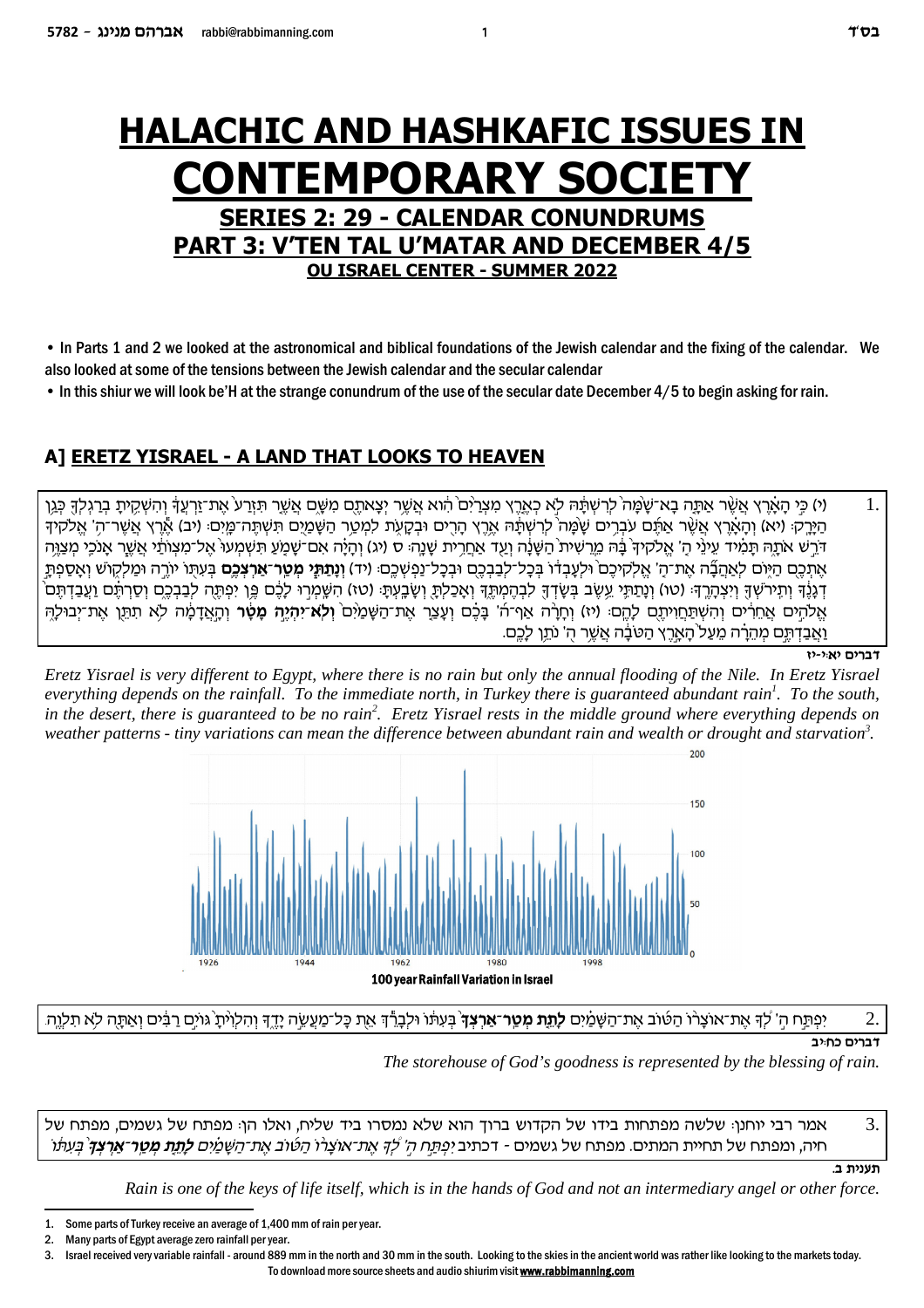ואמר רפרם בר פפא אמר רב חסדא: מיום שחרב בית המקדש - אין הגשמים יורדין מאוצר טוב, שנאמר: *יפתח ה' לך את*  $\overline{4}$ אוצרו הטוב. בזמן שישראל עושין רצונו של מקום וישראל שרויין על אדמתם - גשמים יורדין מאוצר טוב. בזמן שאין ישראל שרויין על אדמתם - אין גשמים יורדין מאוצר טוב.

#### בבא בתרא כה:

Rainfall is also linked closely to our state of redemption. When the Jewish people is in galut their connection to God is weaker and the rain does not come directly from the same level of Hashgacha Pratit.

וַיֹּאמֶר אֱלִיּהוּ הַתִּשְׁבִי מִתֹּשָׁבֵי גְלַעַדֿ אֱל־אַחֲאֲבֿ חַי־ה' אֱלֹהֵי יִשְׂרָאֲל אֲשֶׁר עָמַדְתִּי לְפַנֵּיו אָם־יִהְיֶה הַשָּׁנַיִם הַאֲלֶה **טַל וּמַטַר** כִּי 5. אם־לפי דברי.

#### מלכים א יז:א

The expression 'tal u'matar' is taken from the prophesy of Eliyahu to Achav concerning the stopping of the rains.

#### **B1 PRAISING AND ASKING FOR RAIN**

#### מזכירין גבורות גשמים בתחיית המתים ושואלין הגשמים בברכת השנים .... 6.

#### משנה מסכת ברכות פרק ה משנה ב

The Mishna rules that we praise God for the rains in the second beracha of the Amida, concerning techivat hametim. But we request rain in the ninth beracha<sup>4</sup>, concerning our livelihoods.

7. מאימתי מזכירין גבורת גשמים! רבי אליעזר אומר מיום טוב הראשון של חג, רבי יהושע אומר מיום טוב האחרון של חג. אמר לו רבי יהושע הואיל ואין הגשמים אלא סימן קללה בחג למה מזכיר: אמר לו רבי אליעזר אף אני לא אמרתי לשאול אלא להזכיר 'משיב הרוח ומוריד הגשם' בעונתו. אמר לו אם כן לעולם יהא מזכיר.

#### משנה מסכת תענית פרק א משנה א

The Tannaim debate when to start 'Mashiv Haruach' - at the start or at the end of Succot.

ב אין שואלין את הגשמים אלא סמוך לגשמים. .... עד אימתי שואלין את הגשמים? רבי יהודה אומר עד שיעבור הפסח. רבי 8. . מאיר אומר עד שיצא ניסן שנאמר ויואל בּכּג) *וַיּוֹרֶד לַבֶּם גֱשֶׁם מוֹרֱה וּמַלִּקְוֹשׁ בַּרְאשׁוֹן* 

ג בשלשה במרחשון שואלין את הגשמים. רבן גמליאל אומר בשבעה בו - חמשה עשר יום אחר החג כדי שיגיע אחרון שבישראל לנהר פרת.

#### משנה מסכת תענית פרק א משנה ב-ג

They also discuss the beginning and end of 'v'ten tal u'matar'. All agree that we should start close to the rainy season<sup>5</sup>. The Tana Kama rules that this should be 3 Cheshvan (the beginning of the rains) and Rabban Gamliel rules 7 Cheshvan so that the Olei Regel can get back Bavel before the rains fall, destroying the roads and swelling the rivers making them impassible! Concerning the end of the period for requesting rain, R. Yehuda rules that we stop at the end of Pesach<sup>6</sup>. Rabban Gamliel rules that we continue through the whole of Nissan since we see in Tanach that Nissan is designated as a month of rain<sup>7</sup>.

בשלשה במרחשוון שואלין את הגשמים רבן גמליאל אומר בשבעה בו. ואמר רבי אלעזר: הלכה כרבן גמליאל ..... והאמר רבי 9. יוחנן: במקום ששואל מזכיר! ...... כי קאמר רבי יוחנן בזמן שאין בית המקדש קיים .... ולא קשיא: כאן - בזמן שבית המקדש קיים (רש"י - "דאיכא עולי רגלים, אינו מזכיר עד שביעי במרחשון), כאן - בזמן שאין בית המקדש קיים.

תענית ד:

The Gemara brings the opinion of R. Elazar who rules like Rabban Gamliel - that we begin v'ten tal u'matar on 7 Cheshvan. However, R. Yochanan rules that we should start v'ten tal u'matar at the same time as we start mashiv haruach - ie on Shemini Atzeret<sup>8</sup>! The Gemara concludes that the ruling of R. Elazar only applies when there is a Temple and there are pilgrims that need to get home before the rains. The ruling of R. Yochanan applies when there is no Temple. Since there are no pilgrims, we can start asking for rain immediately after Shemini Atzret.

- $7^{\circ}$ R. Yehuda rejects this opinion since Yoel is dealing with an usually year of drought when the rains came very late. 8.
	- On Yom Toy itself there is no weekday Amida so there can be no mention then. Rather R, Yochanan means that we start asking for rain at the ma'ariv after Shemini Atzeret.

To download more source sheets and audio shiurim visit www.rabbimanning.com

פתוח את ידך... and יפתח ה' לך... The Tur (OC 117) notes that this beracha contains 30 words - like the combination of verses יפתח ה' לך...

<sup>5.</sup> There are two views in the Gemara as to whether this is indeed discussing v'ten tal u'mataror is actually a reference to mashiv haruach.

<sup>6.</sup> The Gemara notes that this conflicts with an earlier position of R. Yehuda that we stop saying mashiv haruach at the beginning of Pesach. The Gemara answers that there are two traditions as to R. Yehuda's position - the beginning of Pesach or the end of Pesach. The halacha follows the first position and we stop v'ten tal u'matarimmediately before Pesach.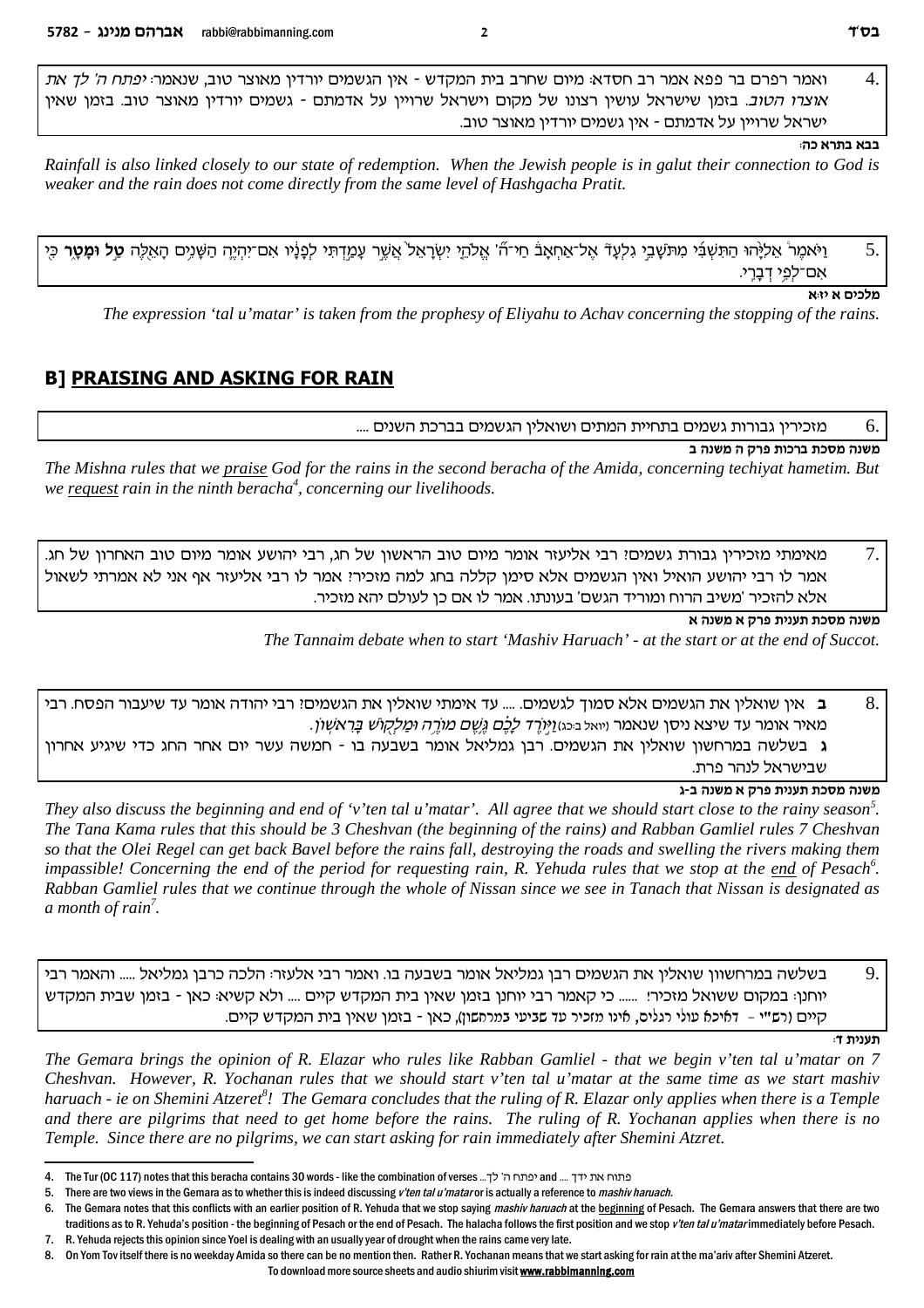• However, the Rif and the Rambam<sup>9</sup> rule that even today, when there is no Temple, we start asking for rain in Eretz Yisrael on 7 Cheshvan. How does that fit with the Gemara!?

• Some Rishonim<sup>10</sup> indeed rule that those in Eretz Yisrael should begin *v'ten tal u'matar* immediately after Chag! Others<sup>11</sup> explain that, even after the Churban, there are still crowds in Israel for Chag who need to get home.

ובארץ ישראל מתחילין לשאול מליל ז' במרחשון. ושואלין עד תפלת המנחה של ערב יום טוב הראשון של פסח, ומשם . ואילך פוסקין מלשאול.

**` sirq fiw oniq dlitz zekld miig gxe` jexr ogley**

*The Shulchan Aruch rules that, in Eretz Yisrael<sup>12</sup>, we start asking for rain on 7 Cheshvan.*

ם .  $11$   $\,$  בא"י מתחילין לומר 'ותן טל ומטר' מליל ז' מרחשון מפני שהיא ארץ הרים ובקעות, לכך צריכה מטר תיכף אחר החג. וזה שאין שואלין מיד אחר החג בשביל עולי רגלים שיבואו לביתם. ואף ע"ג דלפ"ז בזמה"ז היה להם לשאול מיד אחר החג מ"מ לא נשתנה התקנה. ויש בגמרא והו עוד טעם משום הפירות המונחים בשדות עד ז' מרחשון ואין לבקש אז גשמים כדי שלא ירקבו הפירות [ער"ן פ"ק דתענית וב"י]. והרי"ף לא הביא טעם זה וטעמו נ"ל כדי שלא יאמרו דאם אין פירות בשדה יתחילו מיד דאינו כן דלא פלוג רבנן בתקנתא. [ומה שהביא הך דעולי רגלים משום דטעם זה הוא במשנה שם והביא המשנה כצורתה . כדרכו אבל איו הטעם בשביל זה אלא משום שהתקנה לא נשתנית]

**a sirq fiw oniq miig gxe` ogleyd jexr**

*The Aruch Hashulchan understands that the psak for Eretz Yisrael is 7 Cheshvan because of 'lo plug' - the Rabbis did not differentiate in their takana in this regard.* 

### **C] ASKING FOR RAIN OUTSIDE ISRAEL**

.12 גמרא. אמר רבי אלעזר<sub>'</sub> הלכה כרבן גמליאל. **תניא, חנניה אומר<sub>'</sub> ובגולה עד ששים בתקופה**. אמר רב הונא בר חייא אמר שמואל: הלכה כחנניה. איניז והא בעו מיניה משמואל: מאימת מדכרינו ותו טל ומטרז אמר להו: מכי מעיילי ציבי לבי טבות .רישבא! דילמא אידי ואידי חד שיעורא הוא

**.i ziprz**

*The Gemara brings the position of R. Elazar who rules like Rabban Gamliel - we start saying v'ten tal u'matar in Eretz Yisrael on 7 Cheshvan. However, the Gemara also quotes Chanania who rules that in 'the Gola' we only start asking for rain '60 days from the tekufa'. Shmuel (who rules like Chanania) apparently gives an alternative definition - when they bring the wood into the shed of Tavot the bird hunter. The Gemara suggests that this is the same date as Chanania's.*

.<sup>13</sup> חנניה בן אחי ר' יהושע אומר - בגולה לא נהגו כן אלא עד ששים יום בתקופה. שמואל אמר הלכה כחנניה בן אחי ר' יהושע

**תלמוד ירושלמי מסכת תענית פרק א הלכה א** 

*In the Yerushalmi is it clear that Chanania was reporting the practice in Bavel<sup>13</sup> and that Shmuel<sup>14</sup> rules like him.*

מאי גולהי אמר רב יוסף: זו פומבדיתא.  $14$ 

**:bk dpyd y`x**

*The Gola means the Jewish community in Pumbedita, in Babylon.*

.15 **. ובגולה ששים -** ובגולה אין שואלין עד ששים בתקופה לפי שהוא מקום נמוך ואין לריכים מטר כל כך. lky ,mibdep ep` oke .ixyz ztewzl miyy cr oil`ey oi` minybl oikixv opi`y jezn dleba laaae **.....- min era `l i`zz** מנהגינו אחר בני בבל.

**.i ziprz i"yx**

*Rashi explains that Bavel is in a valley and does not need as much rain since water collects there. On the hills, water runs off and more rain is required to fill the cisterns. He also notes that the custom in France was to follow Bavel.* 

To download more source sheets and audio shiurim visit **www.rabbimanning.com**

<sup>9.</sup> Hilchot Tefilla 2:16.

<sup>10.</sup> See Ritva Ta'anit 10a. The Ritva rules that, in today's post-Temple reality, 7 Cheshvan is an irrelevant date and that there are now two halachic options. In Eretz Yisrael they should start immediately after Shemini Atzeret. In chu'l they have, at least in theory, a choice. If their climate is like that of Eretz Yisrael, and they do not leave fruits out to dry in the fields, they could start immediately after Chag. If not, they should start 60 days after the equinox - see below. In practice, he rules that communities in chu'l should follow the Babylonian custom - see below.

<sup>11.</sup> Ran Ta'anit 2a s.v. ika lemeidak

<sup>12.</sup> There are different views as to what travellers to and from Eretz Yisrael should do in the period from 7 Cheshvan to Dec 4 (see below). The rules are highly complex and would take us too far from the focus of this shiur.

<sup>13.</sup> Chanania was a 2nd Century Tanna who moved to Bavel.

<sup>14.</sup> As we saw in the previous shiur, Shmuel was an expert astronomer and was nicknamed 'Yarchinai' - the moon watcher!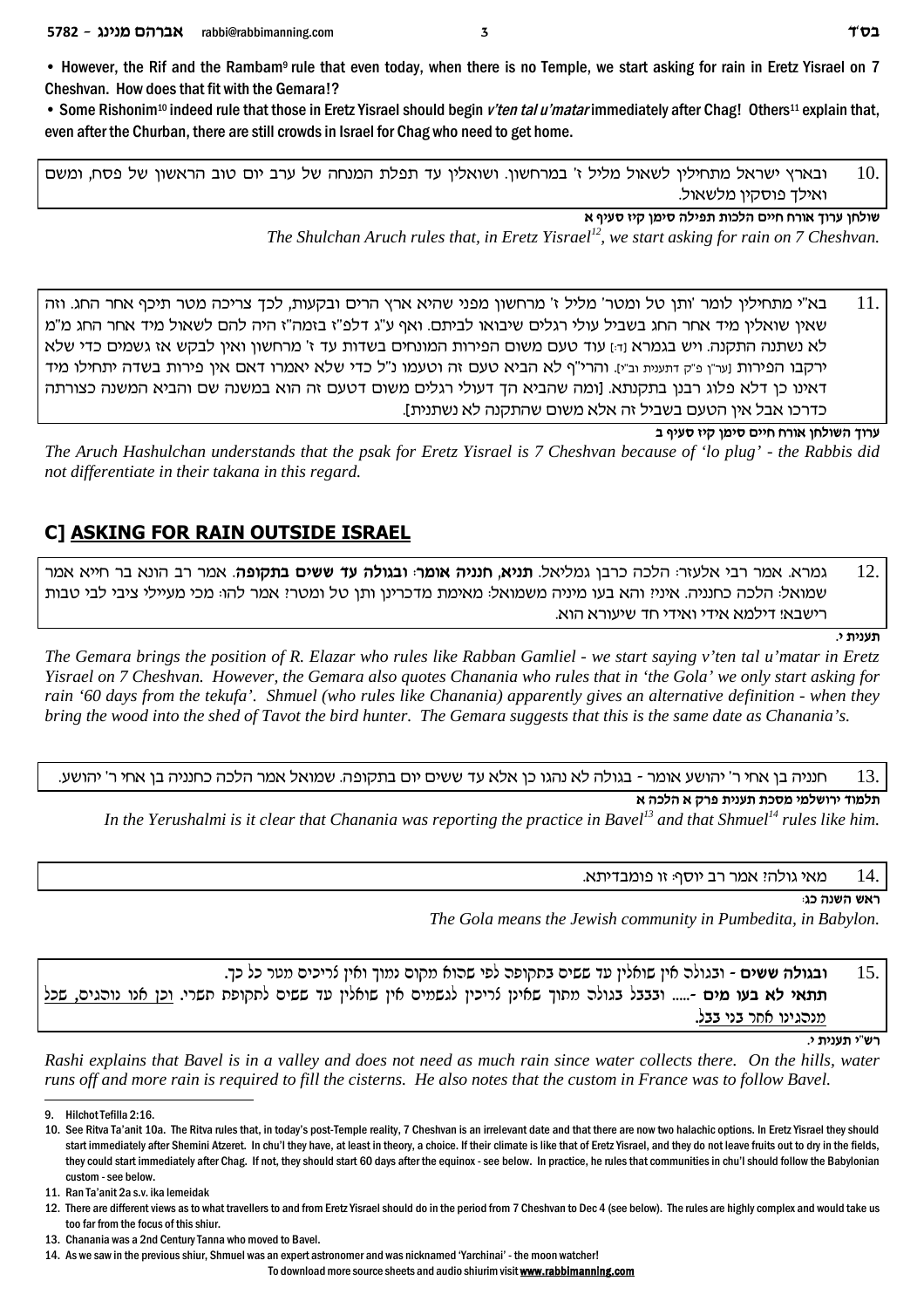• This clearly raises an important question. There are countries other than Bavel which require more rain at different times. So should they start asking for rain earlier? What about countries which need rain in the summer months (see below)?

### **D] 60 DAYS AFTER THE TEKUFA - THE SCIENCE AND THE HISTORY**

#### D1] WHAT IS THE THE TEKUFA

• As we saw in Part 1, the tekufa is a reference to the moment of the equinoxes (Spring and Autumn) and the solstices (Summer and Winter). It is clear that we are dealing here with the Autumnal Equinox.

• The expression 'tekufa' can also be a reference to the period following that astronomic event. As such *shishim batekufa* could mean 'the sixtieth day from the autumnal equinox' or 'the sixtieth day of the autumn season'.

### D2] ARE THE FIRST AND LAST DAYS OF THE '60' INCLUDED OR EXCLUDED?

#### יום תקופה גומר - דברי רבי יהודה. רבי יוסי אומר: יום תקופה מתחיל.  $16\,$

**.bi** סנהדריו

*There is a general debate as to whether the day on which the equinox/solstice occurs is the last day of the previous season o\r the first day of the following season. The halacha follows R. Yosei<sup>15</sup> that the day of the tekufa is considered the first day of the following season (ie is included in the 60).*

איבעיא להוּ יום ששים כלפני ששים. או כלאחר ששים: תא שמע; רב אמר יום ששים כלאחר ששים, ושמואל אמר ֿיום  $17.$ ששים כלפני ששים. ..... אמר רב פפא: הלכתא - יום ששים כלאחר ששים.

**.i ziprz**

*As to the 60th day, there is a debate between Rav and Shmuel. Rav rules that the request begins on the 60th day and Shmuel rules that the request begins on the 61st day. The halacha follows Rav<sup>16</sup> and the last day is included in the 60.* 

ברכת השנים צריך לומר בימות הגשמים 'ותן טל ומטר'. ומתחילין לשאול מטר בחוצה לארץ בתפלת ערבית של יום ס' אחר  $18. \,$ תקופת תשרי (ויום התקופה הוא בכלל הס').

> **` sirq fiw oniq dlitz zekld miig gxe` jexr ogley** *The Shulchan Aruch rules this way.*

• As such, it appears that we need to identify the time of the autumn equinox, count that day as Day 1 then count 59 more days and start saying *v'ten tal u'matar* on the ma'ariv of that halachic day17. Sound simple?

#### D3] THE HALACHIC TEKUFA vs THE ASTRONOMICAL TEKUFA

• The astronomic autumnal equinox is one of the two moments in the year when the Sun is exactly above the Equator and day and night are of equal length. It is also one of the the two points in the sky where the ecliptic (the Sun's annual pathway) and the celestial equator intersect. In the Northern Hemisphere the autumnal equinox falls around September 22 or 23, as the Sun crosses the celestial equator moving south.

• The astronomic autumnal equinox this year is on Friday, September 23, 2022 at 04:03 AM (Israel time).

• 60 days after Sept 23 is Nov 21. So why don't we start saying v'ten tal u'matar on the evening on Nov 20?

To download more source sheets and audio shiurim visit **www.rabbimanning.com**





<sup>15.</sup> See Tosafot Ta'anit 10a s.v. hilchata and Ran of Rif Ta'anit 2a s.c. ad shishim.

<sup>16.</sup> The mefarshim debate why Rav Papa needs to state this when we have a general rule that the halacha always follows Rav against Shmuel in ritual matters. Note that the Aruch and Rabbeinu Chananel have a different girsa where the opinions are reversed, so the halacha is being ruled here like Shmuel according to that girsa.

<sup>17.</sup> The opinion of the Ra'avya (2:848) in the name of the Yerushalmi is that we actually count 60 x 24 hours periods from the exact moment of the tekufa and then start *v'ten tal u'matar* in the Amida immediately following that moment (or the next evening if it is on Shabbat). The halacha does NOT follow this opinion - see below. See also Rosh Ta'anit 1:4.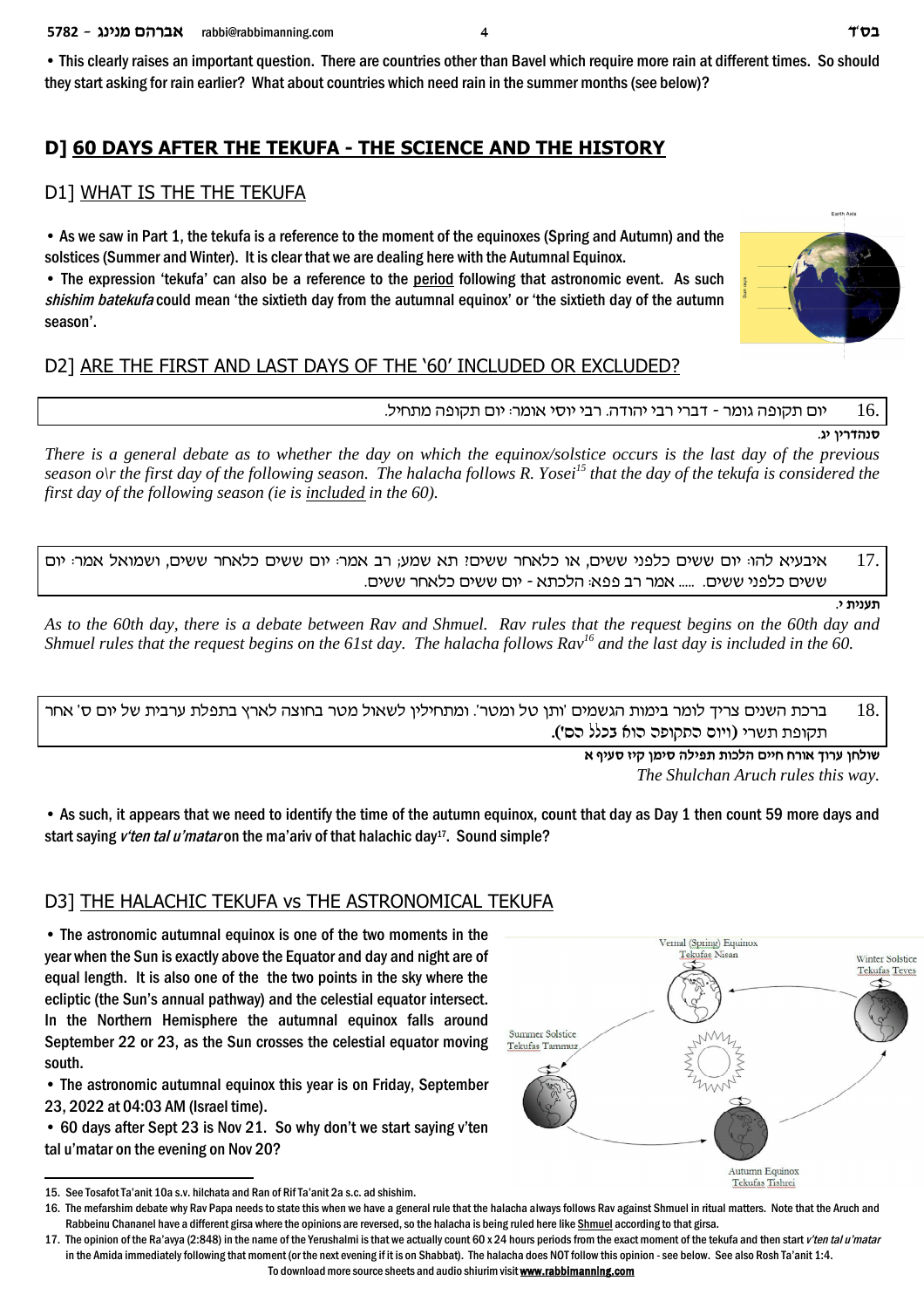ממר שמואל: .... ואין תקופת תשרי נופלת אלא או בשלש שעות או בתשע שעות, בין ביום ובין בלילה ... ואין בין תקופה .. לתקופה אלא תשעים ואחד יום ושבע שעות ומחצה.

**.ep oiaexir**

*Shmuel rules that each tekufa is an EXACT period of 91 days 7.5 hours and the 4 tekufot together add up to 365 days and 6 hours. This is based on the Julian calendar of the time.* 

.... ואמר שמואל: נהיריו לי שבילי דשמיא כשבילי דנהרדעא  $\,$ 

**ברכות נח:** 

*As mentioned above, Shmuel was an astronomer and knew the paths of the heavens better than the paths of his own town of Neharda<sup>18</sup>!*

• This is the HALACHIC definition of the tekufot and is used for fixing when to ask for rain and also for Bircat HaChama

• However, this is actually a little too long. The accurate number of days in the year is 365.2422, making a difference of 0.0078 days (or around 11 min 14 secs per year).

• In fact, there is another Talmudic calculation of the year - that of Rav Adda - as being exactly one nineteenth of the 19 year lunisolar cycle. This calculates a year to be approx 4½ minutes shorter than Shmuel's year which is significantly more accurate than Shmuel's calculation. The two calculations of the solar year are therefore:-

| <b>Astronomical Year:</b> | 365 days, 5 hours, 48 minutes, and 46 seconds                                |
|---------------------------|------------------------------------------------------------------------------|
| Rav Adda:                 | 365 days, 5 hours, 55 minutes and 25 seconds (6 minutes 39 seconds too long) |
| Shmuel:                   | 365 days, 6 hours (11 minutes 14 seconds too long)                           |

• Rav Adda's more accurate calculation is used for all halachic calendarical issue other than *v'ten tal u'matar* and Bircat HaChama<sup>19</sup>.

• Based on this, the halachic tekufot are in sync with the Julian calendar. As such, tekufat Tishrei ALWAYS falls on September 24 according to the Julian calendar<sup>20</sup>.

• That means that we should always start v'ten tal u'matar on the 60th day after that, which is November 22.

וכתב ה"ר דוד אבודרהם (עמי קי) ויום ס' יבוא בכ"ב מנובימברי אם היה אותו פיברי"ר מכ"ח יום. אבל אם היה פיברי"ר מכ"ט יום תהיה השאלה בכ"ג נובימברי כי תקופת תשרי לעולם שבעה ימים קודם אקטוברי.

**fiw oniq miig gxe` sqei zia**

*This is indeed the psak of the Beit Yosef who writes explicitly that Tekufa Tishrei always falls 7 days before the beginning of October, so we always start asking for rain on November 22. If the following<sup>21</sup> secular year will be a secular leap year, then we start asking for rain on November 23.*

• Of course, since the Jewish day starts the night before, this means we start asking for rain on the evening of November 21 (or November 22 if a leap year follows).

### D4] POPE GREGORY STRIKES AGAIN

• The Beit Yosef was written (in 1542) before the introduction of the Gregorian Calendar (in 1582).

• As we saw in Part 1, Pope Gregory noted that, due to the inaccuracy of the Julian calendar and the excessive length of the Julian year, the Spring equinox had backtracked through the calendar to March 11 by 1582. In order to correct this problem Pope Gregory XIII decided to delete the 10 days between October 5th and October 14th in order to correct the error. Consequently, the spring equinox that was due to fall on March 11 the following year would fall instead on March 21.

<sup>18.</sup> Neharda was actually an important town for the Jewish calendar. When R. Akiva was exiled to Bavel he was able to continue the process of kiddush hachodesh from there.

<sup>19.</sup> According to the Chazon Ish, the calculation of Shmuel was based on an oral tradition and not the result of a mathematical formula like Rav Adda's. Measurements which the Torah intends for public use by ordinary people are **purposefully** less accurate, in the interests of simplicity. For example, the Tanach uses 3 as the figure for pi. The Torah does not require one to be a mathematician and to have numbers expanded to many decimal places. Similarly, the Torah does not require one to have a portable lab to keep halacha. *Noten ta'am* for the purposes of kashrut is 1/60 even if an electronic instrument could test meat in milk at far lower concentrations. Invisible insects are kosher, even if they could be seen under a microscope. The new moon is only valid when it can be seen with the naked eye, even though a thinner moon could be detected with a telescope. However the complex calculation of the new moon was undertaken only by the experts on the Sanhedrin, so a more accurate and complex calculation was used. Also, for the purposes of Bircat Hachama, according to the calculation of Rav Adda, the sun would almost NEVER be at the same point as it was in creation. It has certainly never happened in the last 5782 years. Clearly, this is not intended to be the calculation for Bircat Hachama.

<sup>20.</sup> The Christian Nicene Council, in 325, correctly fixed March 21 (the vernal equinox) as the date which would determine the Easter holiday.

<sup>21.</sup> We will see below why it is the following year that matters.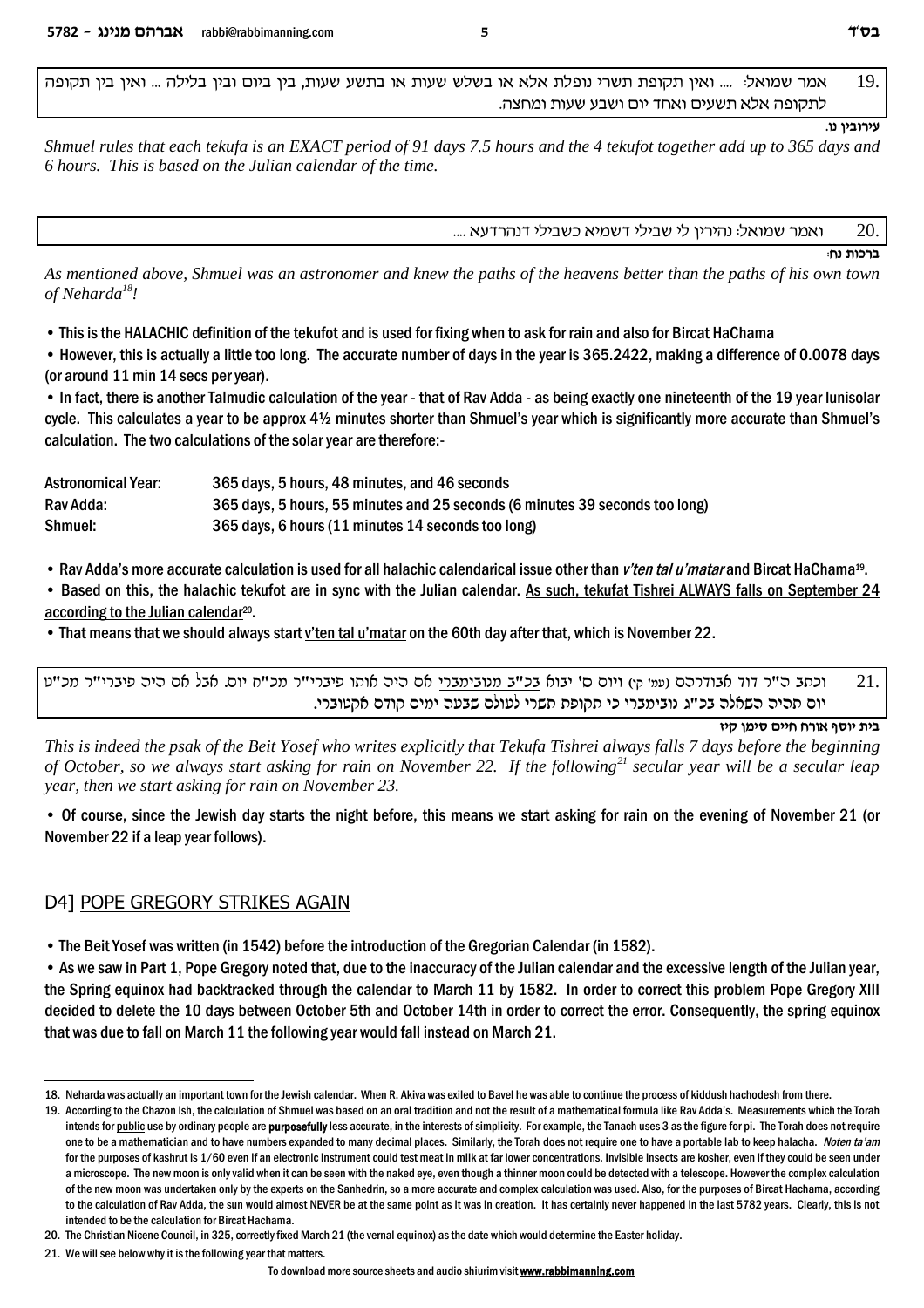• Since *v'ten tal u'matar* works according to the Julian Calendar and Pope Gregory deleted 10 days, the Jewish calendar had to put them back in! So from the calendar change in 1582 it move to DECEMBER 2!<sup>22</sup>

• Furthermore, in order to prevent the problem from recurring, the Gregorian calendar changed the rules about adding a leap day every four years. The correction would have to account for the fact that the Julian calendar was slightly longer then the true solar year, adding an extra day every 128 years. Simply removing one day every 128 years would have over-complicated the calendar, so Pope Gregory decreed that 3 days should be removed every 400 years, which is still very close to the true solar year<sup>23</sup>.

• In the new system, leap years would still occur every 4 years, except 3 out of four centenary years. The rule of thumb is that if the year is divisible by 100 it is not a leap year, unless it is also divisible by 400. So 1600 was a leap year. As such, 1700, 1800 and 1900 were NOT leap years whereas 2000 WAS a leap year.

• Since the Gregorian calendar now deducts an extra day in most centuries relative to the Julian calendar (since 3 out of 4 the centenary years are not leap years) the date for starting *v'ten tal u'matar* will get 3 days later every 400 years, ie one day later in most centuries. 24

• 1600 in the Gregorian calendar WAS a leap year so the date for *v'ten tal u'matar* remained at Dec 2. But it then moved: 1700s - Dec 3, 1800s - Dec 4, 1900s - Dec 5. 2000 WAS a leap year so the Jewish calendar did not need to adjust

#### D5] THE BOTTOM LINE

• As such, the date of saying *v'ten tal u'matar* remains on Dec 5 (Dec 6 if a leap year follows) ie ma'ariv the night before. From 2100 this will shift to Dec 6 and Dec 7<sup>25</sup>.

• The reason that the day clicks forwards BEFORE a civil leap year is as follow. By year 3 into the 4 year cycle the ¼ day differential each year has already added up to 34 of a day, which has already pushed the halachic equinox into the next calendar day. So the day for starting *v'ten tal u'matar* goes forward one day. The next calendar year corrects for this by adding a February 29, so the tekufa and v'ten tal u'matar revert to the regular day<sup>26</sup>.

### **E] THE 'GOLA' - WHAT ABOUT LOCATIONS OUTSIDE BAVEL?**

- As we saw above, the Gemara fixed the date for *v'ten tal u'matar* in Bavel, because of its particular climate and less need for rain.
- But what above other countries that need rain at different times?

#### E1] THE NINVEH PRECEDENT

שלחו ליה בני נינוה לרבי: כגון אנן, דאפילו בתקופת תמוז בעינן מטרא, היכי נעבידי כיחידים דמינן או כרבים דמינןי כיחידים  $22.$ דמינן - ובשומע תפלה, או כרבים דמינן ובברכת השנים! שלח להו: כיחידים דמיתו, ובשומע תפלה. מיתיבי, אמר רבי יהודה: אימתי - בזמן שהשנים כתיקנן וישראל שרוין על אדמתן. אבל בזמן הזה - הכל לפי השנים, הכל לפי המקומות. הכל לפי הזמן! אמר ליה: מתניתא רמית עליה דרבי? רבי תנא הוא ופליג. מאי הוי עלה? רב נחמן אמר: בברכת השנים, רב ששת אמר: בשומע תפלה. והלכתא: בשומע תפלה.

**:ci ziprz**

*The Jews of Ninveh<sup>27</sup> asked a question to Rabbi Yehuda HaNasi since they needed rain in the summer months. How should they ask for this in the Amida - by adding v'ten tal u'matar into Barech Aleinu (as does the community) or by adding it into Shema Koleinu (as do individuals with any personal request)? He responded<sup>28</sup> that they should act as individuals and this is ruled as the halacha<sup>29</sup> .*

<sup>22.</sup> Again, this means ma'ariv the night before.

<sup>23.</sup> The Gregorian year is only 26 seconds longer than the true astronomical year and will only create an extra full day every 3326 years.

<sup>24.</sup> The same is also true for Bircat Hachama. As such, the dates for Bircat hachama fall as follows:-1600s - April 5; 1700s - April 6; 1800s - April 7; 1900s - April 8; 2000s - April 8 (since 2000 was a leap year); 2100s - April 9; 2200s - April 10 etc. The next Bircat Hachama will be at dawn on April 8, 2037.

<sup>25.</sup> This pattern repeats itself so that every 400 years *v'ten tal u'matar* will be said three days later. This means that, as the centuries progress, it will slip past Chanuka more and more. This has already happened twice in history - once in 1899 when Chanuka fell very early and a second time in 1975 which was the year before a leap year so *v'ten tal u'matar* started on Dec 5, which was Shabbat. By the night of Dec 6 Chanuka was over. The next time this will happen is 2146 and it will then happen more and more frequently in the subsequent centuries. Of course, if there are no Jews outside Israel this will be irrelevant. In theory, around 25,000 years from now, the date for *v'ten tal u'matar* will reach Pesach which means that it would not be said at all. Clearly, Mashiach will be here long before and we will have a different calendar arrangement by then!

<sup>26.</sup> While the tekufa always falls on October 7, each year it begins 6 hours later according to Shmuel's calculation, which assumes an exact 365¼ day year. So in each 4-year cycle, the tekufa begins, sequentially, at 3 AM, 9 AM, 3 PM and finally 9 PM, which is later than tzet hakochavim.

<sup>27.</sup> Present day Mosul, Iraq. Some academics suggest that this should be Nawe, Iraq (close to the Iranian border) since there was no Jewish community in Ninveh at that time.

<sup>28.</sup> It is not clear from the Gemara if the reason for his response was (i) because Ninveh was a small town, but he would have agreed to the change in the case of a larger country that needed rain; or (ii) in order to maintain uniformity in tefilla between communities, which would apply in all cases. It is also not clear if the change suggested for Barach Aleinu was simply the addition of the words *v'ten tal u'matar* (as in the Ashkenaz custom) or an entirely different beracha (as in the Sefardic custom).

<sup>29.</sup> Nevertheless, as can be seen in the Gemara, there are apparently opinions in the Tannaim and Amoraim who ruled that it should be inserted in Barech Aleinu. 'Apparently', since there is a debate between Rashi and Tosafot as to whether Rabbi Yehuda's opinion is talking about inserting *v'ten tal u'matar* (Tosafot) or declaring public fast days (Rashi).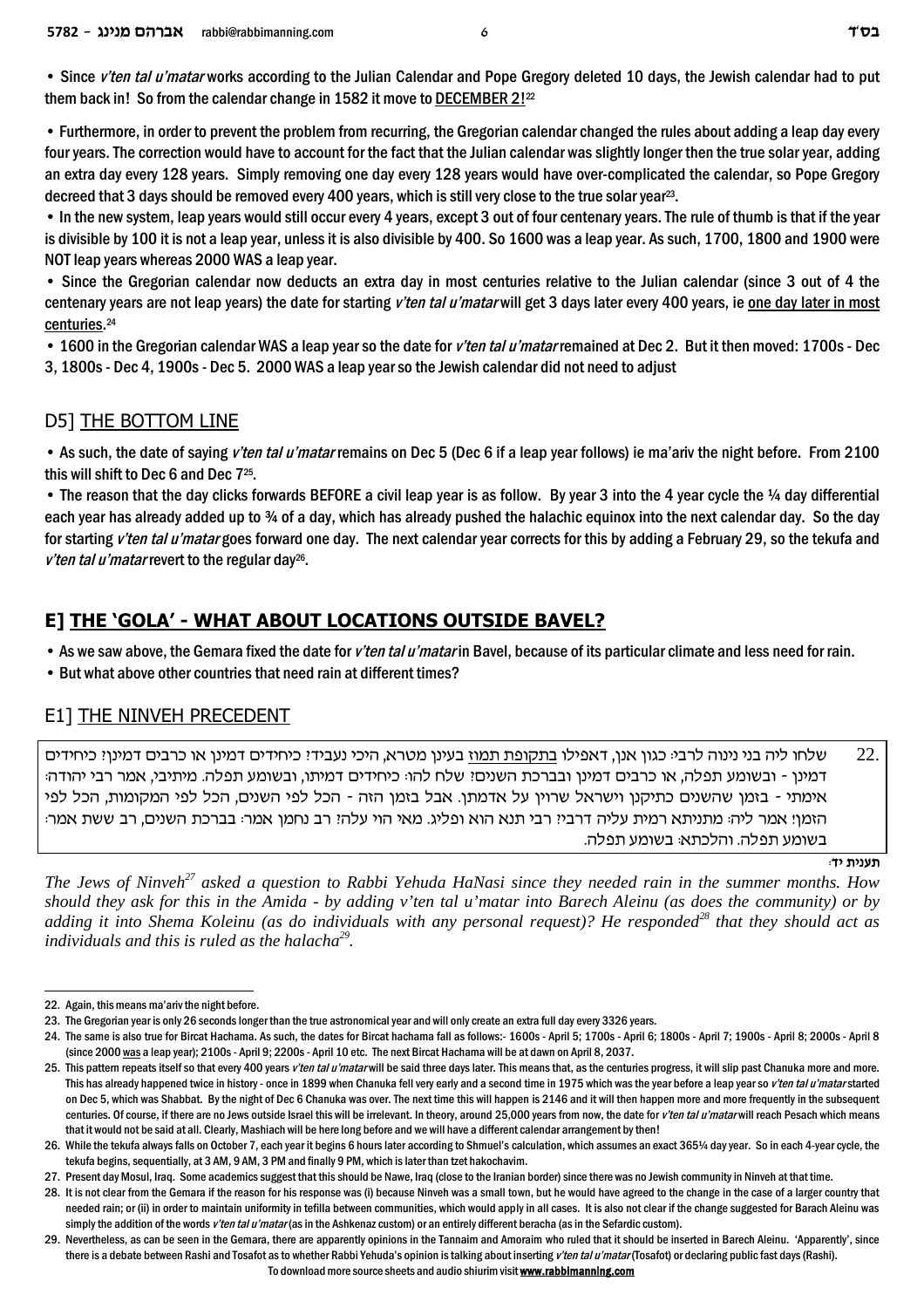• The ruling of the Gemara for Ninveh is clear. But other questions remains, including:

(i) Ninveh is a specific city. Would this ruling be the same if an entire country needed rain at a different time.

(ii) It seems clear from the ruling that *v'ten tal u'matar* can only be said in Barech Aleinu in the winter. But do other countries outside Israel follow the position of Bavel and start 60 days after the Tekufa, or Eretz Yisrael and start on 7 Cheshvan. Should they even start immediately after Shemini Atzeret, since there was never an issue of Olei Regel (and their produce may not be out in the fields at those times). Or is there a 'lo plug' for all communities which says there are only two date options - Dec 4 or 7 Cheshvan?

(iii) What about the Southern Hemisphere where the year is inverted!? Should they be asking for rain in the middle of their summer $30$ ?

#### E2] THE POSITION OF THE RAMBAM

.23 **. טז** משבעה ימים במרחשון שואלין את הגשמים בברכת שנים כל זמן שמזכיר הגשם. במה דברים אמורים! בארץ ישראל. .ixyz ztewz xg` miyy meia minybd z` oil`ey **odl oinecde el`l zekenqd zenewnae mixvnae `ixeqae xrpya** la` יז מקומות שהן צריכין לגשמים בימות החמה כגון איי הים הרחוקים שואלין את הגשמים בעת שהן צריכין להן בשומע .... m

**fi-fh dkld a wxt mitk z`iype dlitz zekld m"anx**

*The Rambam<sup>31</sup> in Mishne Torah applies the standard halacha to Bavel (Shinar), Syria, Egypt and other locations which are either close to them or have similar needs for rain<sup>32</sup>. In other places which need rain at other times, he rules that people should insert a private request in the beracha of Shomea Tefilla, and not in Barech Aleinu.* 

והלכה כרבן גמליאל. וכל זה בארץ ישראל וכל שהוא דומה לה. .... אבל בשאר הארלות הרי תהיה השאלה בזמן הראוי לגשמים באותו המקום, והרי אותו הזמן כאלו הוא שבעה במרחשון. .... לפי שיש ארלות שאין זמן הגשמים מתחיל אלא מניסן, ויש ארלות שבמרחשון יהיה בהם קיץ, ואין הגשמים בו לברכה אלא מאבד ומשמיד. ואיך ישאלו אנשי אותו המקום גשמים במרחשון, האם אין זה שקר!? זה דבר נכוו וברור.

**b dpyn ` wxt ziprz zkqn m"anxl dpynd yexit**

*However, in his earlier commentary on the Mishna, the Rambam is very clear that locales which need rain at other times of the year - even May, June etc - should insert v'ten tal u'matar at the times that suit them!* 

• Is there a contradiction between these two sources? Did the Rambam change his view? Or can they be harmonized33?

#### E3] THE POSITION OF THE RITVA

.25 ויש מקומות שנהגו לשאול בט"ו במרחשון<sup>34</sup> כר"ג .... וזה ודאי אינו מנהג יפה כלל לפי מה שביררנו למעלה שאין לנו זמן שלישי. ויש מקומות שנהגו לשאול מיד למולאי יום טוב כבני ארץ ישראל והיינו סברא דתלמודא ... משום דלאחר חורבן כל שאר ארלות לבד מבבל גופיה דינם כבני ארץ ישראל, ולפירי דדברא לא חיישינן .... וליכא למיחש אלא לעולי רגלים או לחג שאין הגשמים סימן ברכה בו לעולם לכל ישראל. אבל חששא דפירי אינה חששא כל כך כדי לאחר השאלה זמן ארוך שלריכין לגשמים להתעכב עד ס' בתקופה. וגם .וה בודאי מנהג יפה ושיטה נכונה, אלא שאין לשנות זה מפני המנהג שהוא כדרך הגאונים ז"ל.

**חדושי הריטב"א מסכת תענית דף י עמוד א** 

*The Ritva rules (as we saw above) that communities in Eretz Yisrael these days should start asking for rain immediately after Chag. He supports this in principle<sup>35</sup> as a 'minhag yafe veshita nechona' for communities in chu'l with similar climates, but acknowledges that the correct approach today is that all communities should follow the psak of the Geonim and start 60 days after the equinox.*

<sup>30.</sup> Many locations on and around the equator have rain cycles which are no related at all to summer and winter.

<sup>31.</sup> Before the Rambam, the Rif (Ta'anit 2a, 5a) simply records the psak of Shmuel that the Gola should start 60 days after the equinox and the psak of R. Yehuda HaNasi about individual request as per the people of Ninveh.

<sup>32.</sup> In truth, Egypt has a totally different climate to Bavel and does not receive much rain at all. So the issue appears to depend more on location.

<sup>33.</sup> As a side issue, how did the Rambam know that the seasons were reversed in some locales? Is he speaking about the Southern Hemisphere, or specific microclimates in the Northern Hemisphere? Although the Southern Hemisphere was only properly explored in the 16th century, it is likely the Ancient World had an understanding of some locations south of the equator, especially in Africa. According to Herodotus, writing in the 5th century BCE, about 150 years earlier Pharaoh Necho had commissioned Phoenicians to circumnavigate Africa, setting off down the Red Sea. Apparently, they eventually succeeded, sailing back through the Strait of Gibraltar & returning to Egypt three years after setting off. Also, the Tropic of Capricorn (in the Southern Hemisphere) was named 2000 years ago, so the science of the time understood the north-south movement of the Sun relative to the Earth and should have been able to work out that the seasons would be reversed.

<sup>34.</sup> This seems to be an error and should read 15 days after the Chag ie 7 Cheshvan.

<sup>35.</sup> There is no direct evidence that this position (to start *v'ten tal u'matar* immediately after Chag) was practiced by any community. The Ritva lived in 14C Spain where the custom followed the Geonim, as he acknowledged. However, other Rishonim, such as the Ran and his student, the Nimukei Yosef, support his theoretical position. The Ran also acknowledges that there were communities in chu'l in his time who started asking for rain on 7 Cheshvan. However, the Ran also agrees that the weight of custom is to follow the Geonim and start 60 days after the equinox.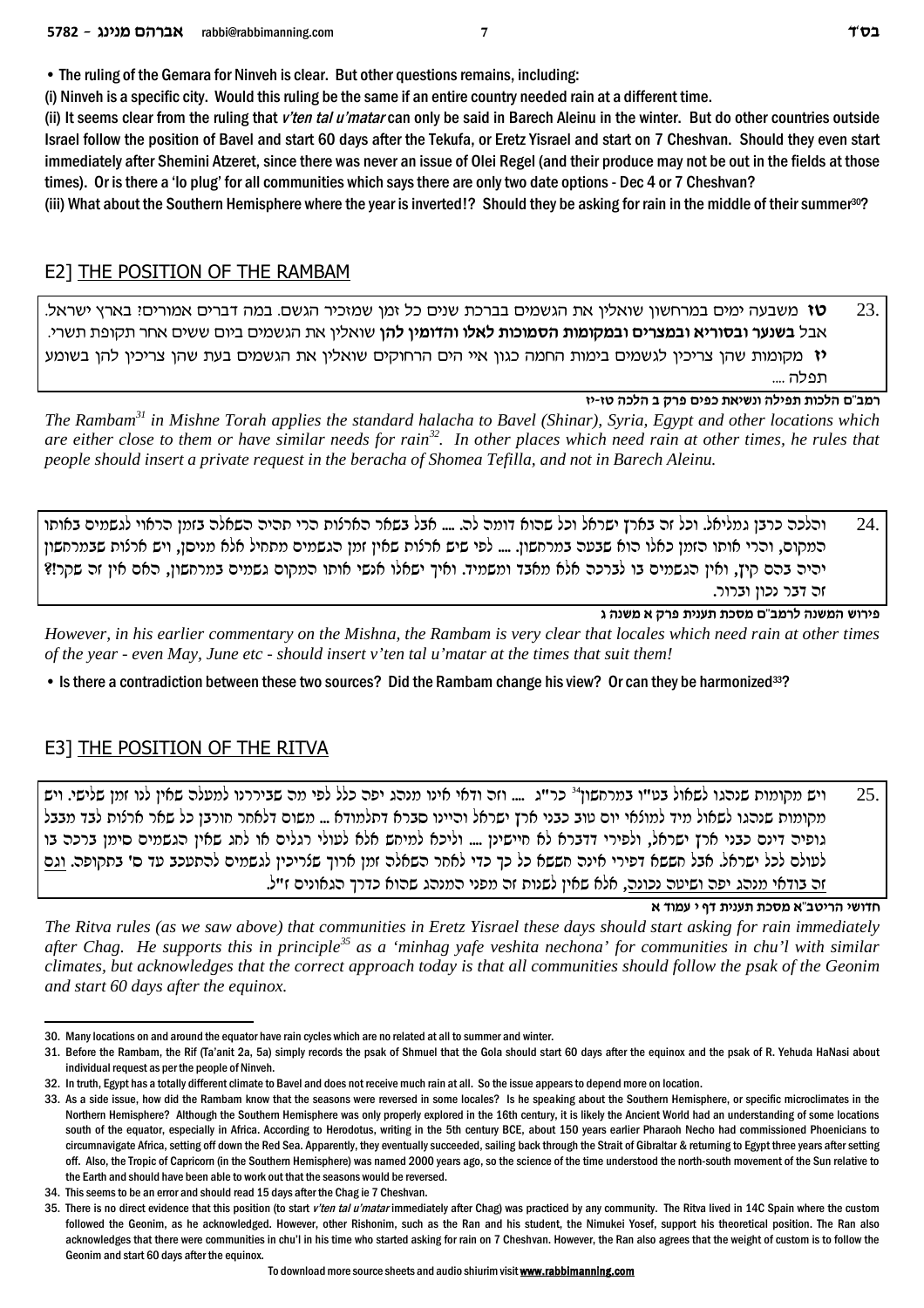#### E4] THE PROVENCE PRECEDENT AND THE ROSH

• In the Middle Ages, the custom of most communities outside Israel - Spain, France, Germany etc - was to begin *v'ten tal u'matar* 60 days after the Tekufa in accordance with the psak for Bavel (as extended by the Rambam).

• However, the community in Provence36 (and possibly that in Kairouan, Tunisia37) followed the custom of Eretz Yisrael and started *v'ten tal u'matar* on 7 Cheshvan!

ותמה אני למה אנו נוהגין כבני גולה בהא. נהי דהש"ס שלנו בבלי מ"מ דבר התלוי בארץ אם בבל היתה מצולת מים ולא היו  $26.$ צריכות למים כל הארצות צריכין למים במרחשון! למה נאחר השאלה עד ששים לתקופה! והדבר ידוע אם לא היה מטר יורד .epzpynk dyrp `l dnle (edlk`i mixakrde zeterdy daeyza epiax oeyl - **l`pzp oaxw**) ca` rxfd did dtewzl miyy cr ובפרובינצא ראיתי שהיו שואלין את הגשמים במרחשון וישר מאד בעיני! (**קרבן נתנאֿל** - מ"מ בכל מדינות כללו לא נכיגין .כוותיה. ולא עוד אם שאל אדם עד ס' בתקופה מחזירין אותו)

**רא"ש תענית פרק א סימן ד** 

*The Rosh (13C Germany) feels strongly<sup>38</sup> that countries should be able to ask for rain when THEY need it and not when it is needed in Bavel. In Germany, the rains were needed well before December, otherwise the newly sown grain would be destroyed by birds and mice<sup>39</sup>. He cites with approval the custom in Provence to begin v'ten tal u'matar on 7 Cheshvan. However, the Rosh was a lone voice and other opinions rejected his approach.*

והדבר ידוע שבאשכנז שהיא ארץ גדולה מאד וצרפת וכל הארצות שמאשכנז עד הארץ הזאת וזאת בכלל כלם צריכות מטר  $27.$ ביו פסח לעצרת. ובודאי רבים הם ויכולים לשאול בברכת השנים ולהזכיר הגשמים כבני ארץ ישראל בחורף. ובראותי כי הטו את לב הקהל לבלתי קבל ממני דברי אלקים חיים גם אני חזרתי בי מלשאול ולהזכיר בבית הכנסת שאני מתפלל בו אף על פי שהייתי יכול לשאול אף על פי שאני יחיד כיון שצורך רבים הוא מכל מקום לא רציתי לעשות אגודות אגודות.. ולא הייתי . כותב בחול המועד כי לא הורגלתי בכך אלא שצורך שעה הוא מפני חלול שם שמים וגם יש בדבר הזה קצת מצורך המועד .אשר בן ה"ר יחיאל ז"ל

**i oniq c llk y"`xd z"ey**

*The Rosh wrote his teshuvot after he had already arrived in Spain<sup>40</sup>. Even though he wanted to rule that European countries did NOT have follow the practice of Bavel and could insert v'ten tal u'matar when their country needed rain (even in the summer!), he was overruled and his psak was not accepted. Because of this, and to avoid factionalism and dispute, he withdrew the psak and reverted to the standard approach where all countries outside Israel start together 60 days after the tekufa<sup>41</sup> .*

ש... ומתחילין לשאול ס' יום אחר תקופת תשרי .... ותניא חנניא אומר ובגולה (פירוש בבבל) אין שואלין עד ס' יום אחר .. התקופה ואנן בתר בני בבל גרירינן...... וא"א ז"ל כתב .... תמהני למה אנו נוהגין כבני גולה ..... וישר מאוד בעיני ע"כ. .... ויחידים הצריכין למטר אחר כך שואלין אותו בשומע תפלה אפילו בעיר אחת גדולה כנינוה כיחידים דמו ושואלין אותו בשומע תפלה. אבל ארץ אחת כולה כמו ספרד בכללה או אשכנו בכללה אם צריכין למטר אחר כך כתב א"א הרא"ש ז"ל בתשובת שאלה שיכולין לשאול אחר כך בברכת השנים כפי הצורך להם. **(דרישה** - … ויש לתמוה על רבינו למה הביא דבריו לפסק הלכה מאחר שלא קבלו דבריו ולריך עיון).

**fiw oniq dlitz zekld miig gxe` xeh**

*The Tur rules against his father and says that we start v'ten tal u'matar 60 days after the equinox, in accordance with the Babylonian custom. Nevertheless, the Tur also quotes his fathers original psak, without writing that it was withdrawn, and later commentators<sup>42</sup> ask how the Tur could do so.*

42. Most later commentators rejected the position of the Rosh. They contend that the Rambam should not be read the way that the Rosh suggests, since the Rambam should have made the distinction between towns and countries more explicitly if he had meant it. Also, many other Rishonim (Rabbeinu Yona, Brachot 19b; Ritva, Ta'anit 3b) rule that local conditions do NOT determine when one recites *v'ten tal u'matar* in Bircat Hashanim, arguing that if one does so after Pesach one must repeat the Amida, even in a locale where there is a need for rain at that time of year .

<sup>36.</sup> Most of the evidence for this custom is from Narbonne - see Sefer HaManhig p90. The rainy season in Provence is from September to January, so it seems logical that they would wanted to ask for rain earlier rather than later. The Meiri (from 13C Provence) also notes this custom and writes that the communities in Provence started on 7 Cheshvan. He is presumably aware of the theoretical position of the Ritva - to start immediately after Chag - but he rules that this should be delayed to 7 Cheshvan because of the fruit in the fields. The Provencal community came to an end in the 14C after the French expulsions and their custom died with them.

<sup>37.</sup> The evidence for this is unclear and is based on variant readings of the Behag and later reports of the Rashbatz (15C Algiers) and the Radvaz (16C Egypt). There is some evidence of the communities in Tunis and Djerba continuing this into the 19C. See the Lasker article for more details.

<sup>38.</sup> The Rosh understands that the Rambam would also support this psak. He resolves the apparent contradiction in the Rambam's position by explaining that there is a difference between a city and a region. A city with exceptional needs should recite *v'ten tal u'matar* only in Shomea Tefilla. However, an entire region or country, such as Spain or Germany, should recite *v'ten tal u'matar* in Bircat Hashanim during the time of year that the region requires rain.

<sup>39.</sup> Some later poskim quote this as the reason that the German communities did NOT agree with the Rosh! Since the concern was practical - mice and birds - they could find other logistic solutions, such as scarecrows! The rains were not actually needed for their intrinsic life-giving properties (see R. Shimon Sofer in shu't Chatam Sofer Vol 7 p87a). 40. This teshuva is dated to 1313.

<sup>41.</sup> His note that he felt the need to write this teshuva on Chol HaMoed because of its pressing nature shows some of the the tension in the issues at that time.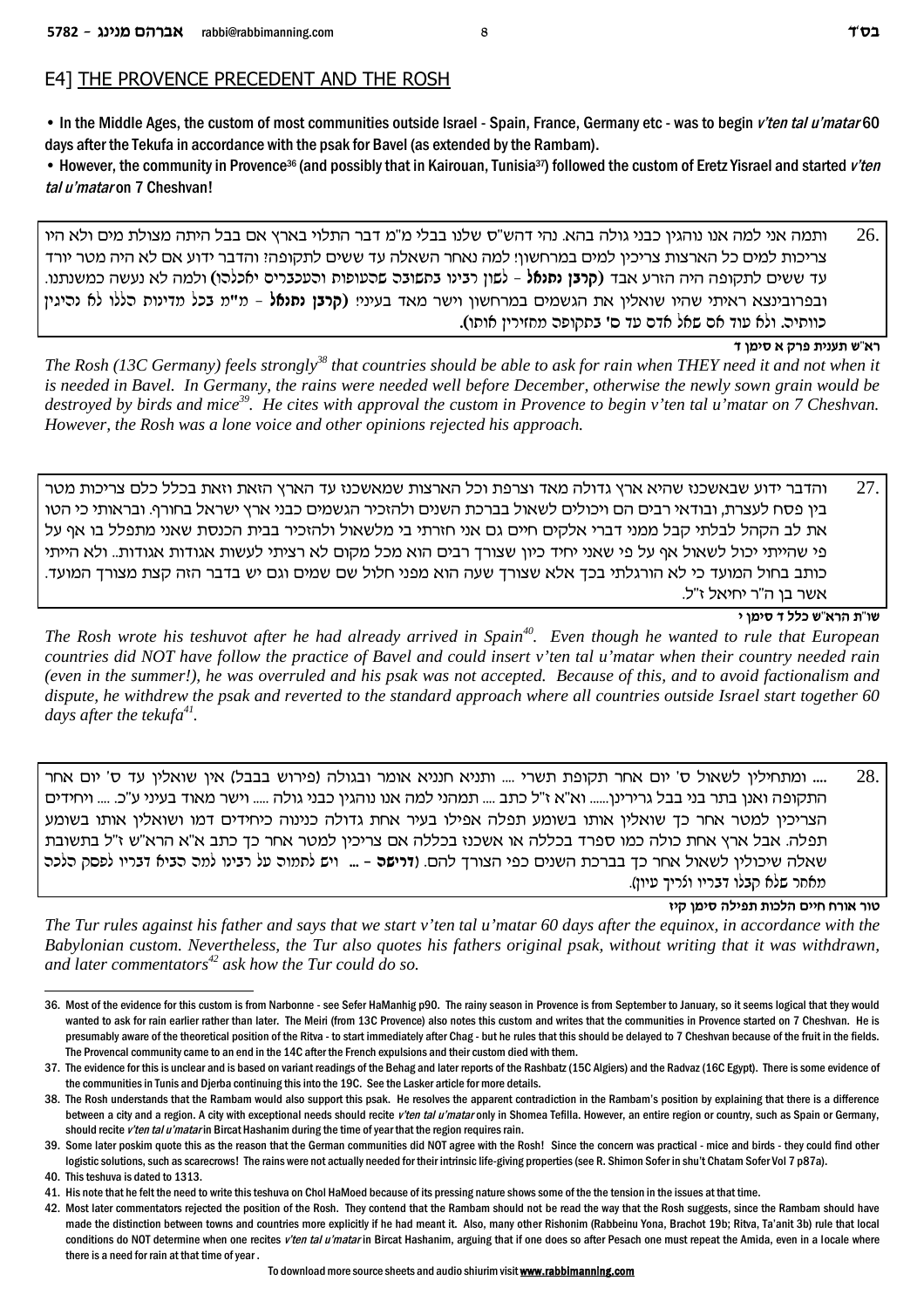e` depipk dlecb xir elit`e .dltz rneya `l` mipyd zkxaa eze` oil`ey oi` ,dngd zenia xhnl mikixvd micigi **a** 29. ארץ אחת כולה כמו ספרד בכללה או אשכנז בכללה, כיחידים דמו בשומע תפלה. ומיהו אם בארץ אחת כולה הצריכים מטר בימות החמה, טעה בה יחיד ושאל מטר בברכת השנים, (b6 רונכ) חוזר ומתפלל בתורת נדבה בלא שאלה בברכת השנים. (אבל אינו מחויב לחזור כלל).

**ג** אם שאל מטר בימות החמה מחזירין אותו.

**b-a sirq fiw oniq dlitz zekld miig gxe` jexr ogley**

*The Shulchan Aruch rules against the Rosh. All countries outside Eretz Yisrael must follow the minhag of Bavel and start v'ten tal u'matar on Dec 4. They may not even follow the minhag of Eretz Yisrael and start on 7 Cheshvan, even if their country needs rain<sup>43</sup>. However, if they recited v'ten tal u'matar at the wrong time of year, but their country did actually need rain at that time, they do not need to repeat the Amida but could daven a tefilat nedava (voluntary tefilla)<sup>44</sup> .*

מען בני חו"ל בתר בני בבל גררינו כמו בכל הדינים. ואף ע"ג דלכאורה אין זה ענין לדינים וכבר כתב הרמב"ם בפי' המשנה  $30.$ בתענית שם דהדבר תלוי במדינות בהזמן שצריכין למטר וא"כ ברוב מדינות אייראפא שזורעין אחר הפסח היה לנו לומר טל ומטר בקיץ והרי בחורף אין אנו צריכים למטר כלל. וכבר האריך הרא"ש בתשו' בזה ולא דמי ליחידים הצריכים למטר שאומרים בשומע תפלה כמו שיתבאר, דלאו יחידים אנן אלא מדינות גדולות. מ"מ כתב הרא"ש בעצמו שלא נתקבלו דבריו כלל ע"ש **וכאלו יצא בת קול לעשות כבני בבל**. וכן מבואר מדברי הרמב"ם בחיבורו בפ"ב שלא כתב כמ"ש בפי' המשנה ע"ש וכך סתמו רבותינו בעלי הש"ע וכן הלכה. **וכל המפקפק בזה ראוי לעונש** ....

**c sirq fiw oniq miig gxe` ogleyd jexr**

*The Aruch Hashulchan writes very strongly that all countries must follow the psak relating to Bavel, that it was almost as if a bat kol had proclaimed it, and that anyone who breached it deserves punishment.* 

• What was he so concerned about? In fact, Abraham Geiger and the early Reform movement had ruled that the German Jews could say *v'ten tal u'matar* all year round!

### **F] THE SOUTHERN HEMISPHERE**

#### F1] RECIFE, BRAZIL

• There are Jewish communities in the following countries south of the equator45: Argentina, Australia, Brazil, Chile, New Zealand, South Africa and Uruguay, and, to a lesser extent, in Ecuador and Bolivia. All of these countries were largely unknown to the European and Middle Eastern world until the 15th century era of exploration<sup>46</sup>.

• The first ever halachic question to come from the New World actually related to saying *v'ten tal u'matar.* It was sent in 1647 by the Jewish community in Recife, Brazil to a prominent posek in Salonica, R. Chayim Shabtai<sup>47</sup>. The questioner assumes that rain during their summer months (November-March) would be very harmful in that locale. Therefore, they wanted to say *v'ten tal u'matar* (and also *mashiv haruach umorid hagashem*) between Pesach and Succot and not between Succot and Pesach.

• R. Shabtai responded that the people may NOT follow the psak of the Rosh and ruled that they should never recite *mashiv haruach umorid hagashem* at all48. During the months that the Brazilians needed rain49, he ruled that they should recite *v'ten tal u'matar* in Shomea Tefilla, like the practice of the city of Ninveh.

#### F2] MELBOURNE, AUSTRALIA

• In the 1890s, R. Avraham Hirschowitz<sup>50</sup> from Lithuania became the Rav of Melbourne. On his arrival, he found that the community was following the practice of the Torat Chayim51 - not reciting *mashiv haruach* at all, reciting *v'ten tal u'matar* in Shomea Tefilla during the Australian winter between Pesach and Succot, and not reciting it at all from December to Pesach.

<sup>43.</sup> See MB 117:11 and Biur Halacha s.v. u'mihu.

<sup>44.</sup> This is based on the psak of R. Yitzchak Abuhav, who ruled that one should not repeat the Amida out of respect for the Rosh's positions. Although the Beit Yosef was initially inclined to reject the Rosh's position entirely, he modified this out of respect of the psak of R. Abuhav. R. Yosef Karo indicates that one should daven a tefilat nedava but the Rema rules that this is optional. For many reasons, the poskim today recommend against davening a tefilat nedava in most situations.

<sup>45.</sup> For two shiurim on halachic issues in the Southern Hemisphere by R. Yirmiyahu Kagenoff see http://rabbikaganoff.com/davening-for-rain-in-the-southern-hemisphere/and https://rabbikaganoff.com/tag/vesein-tal-u'matar/. Some of the material in this section was taken from his articles.

<sup>46.</sup> The first discovered was probably South Africa, discovered by Vasco da Gama during his voyage that began in 1497, and then Brazil, discovered in 1500 by Pedro Cabral.

<sup>47.</sup> Shu't Torat Chayim.

<sup>48.</sup> This follows the view that one does not recite either *mashiv haruach* or v'ten tal u'matar when it is detrimental to local needs.

<sup>49.</sup> The rainy season in Recife is from March to August.

<sup>50.</sup> Shu't Beit Avraham. R. Hirschowitz left Melbourne in 1894 and published his sefer in 1908, when he was a Rav in Toledo, Ohio.

<sup>51.</sup> They followed this practice based on a psak they had received from the British Chief Rabbi, R. Shlomo Hirschell, who died in 1842. R. Nathan Marcus Adler gave the same psak in 1846 to the Jews of Hobart, Australia. The same question was also asked to Rabbi Adler by the Melbourne community in 1848 but his answer is not recorded.